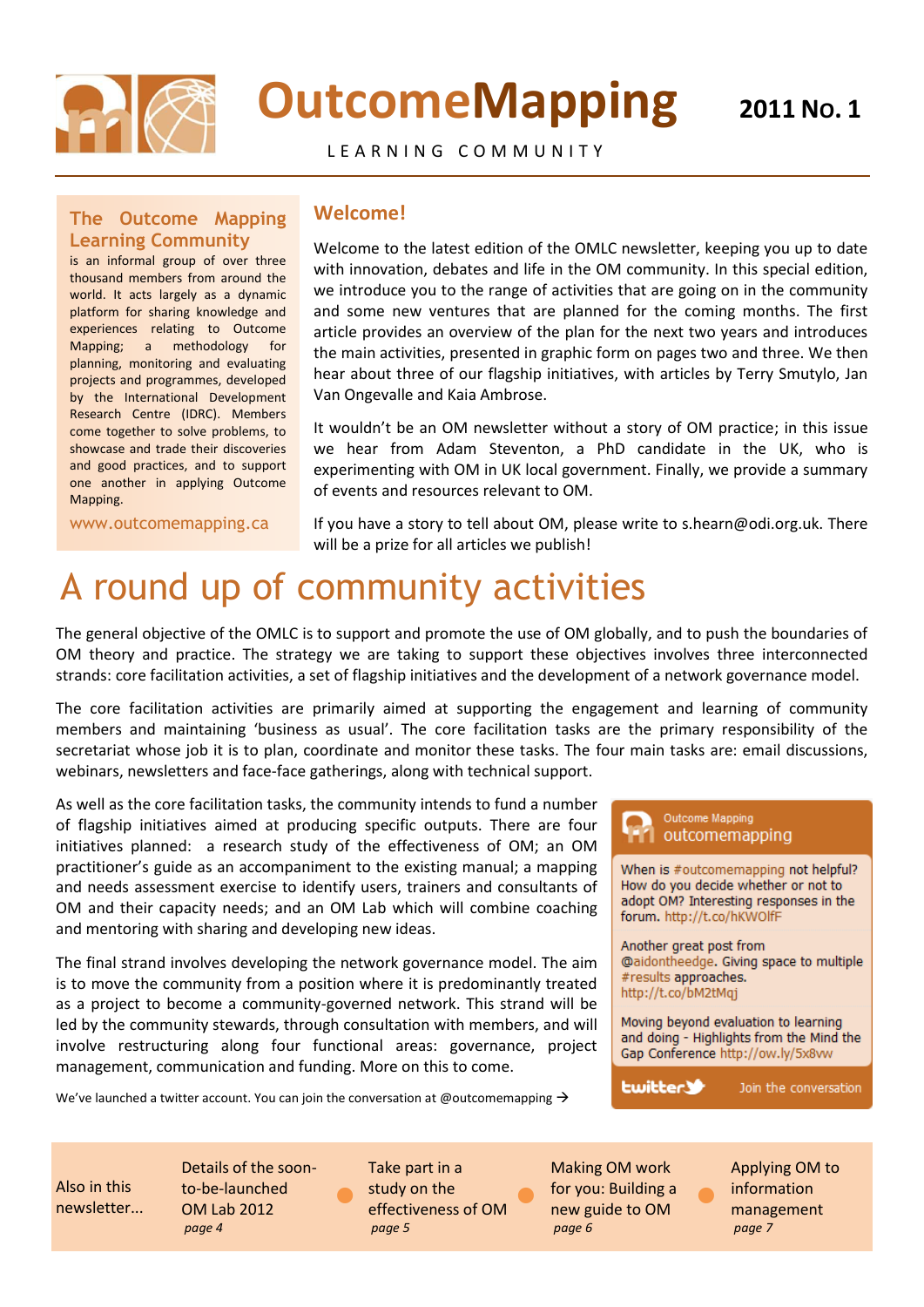

### **Growing in members**

The graph above shows how the number of members in the community has been growing year-on-year. With greater numbers comes greater challenges as we seek to support a more diverse membership base with a larger variety of needs. Our flagship initiatives will help us understand our members better as well as provide greater avenues of support.





**STUDY OF** 

**PRACTITIONER** 

**GUIDE**

**EFFECTIVENESS OF OM**

> **OM MAPPING AND NEEDS ASSESSMENT**

### **FLAGSHIP INITIATIVES**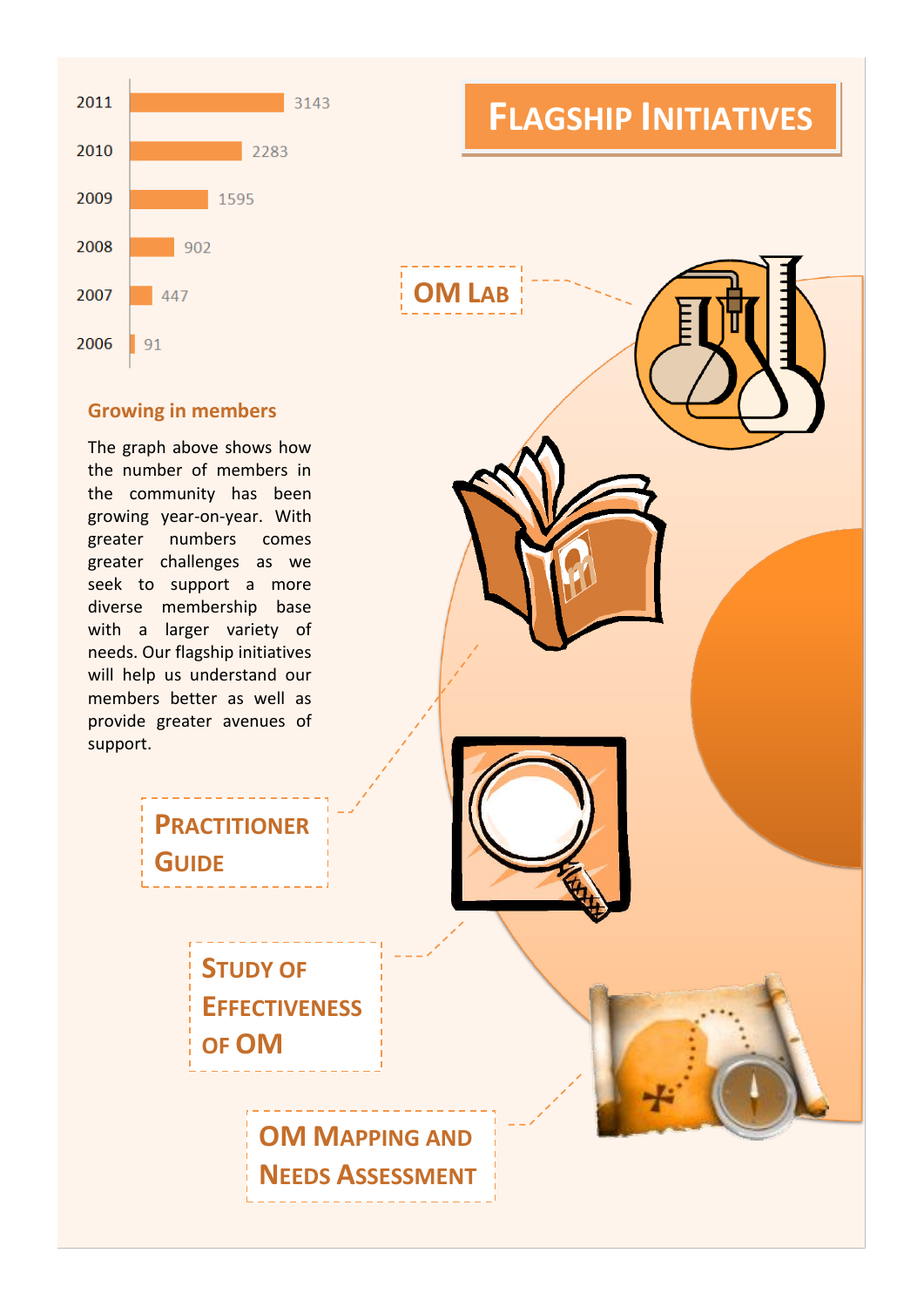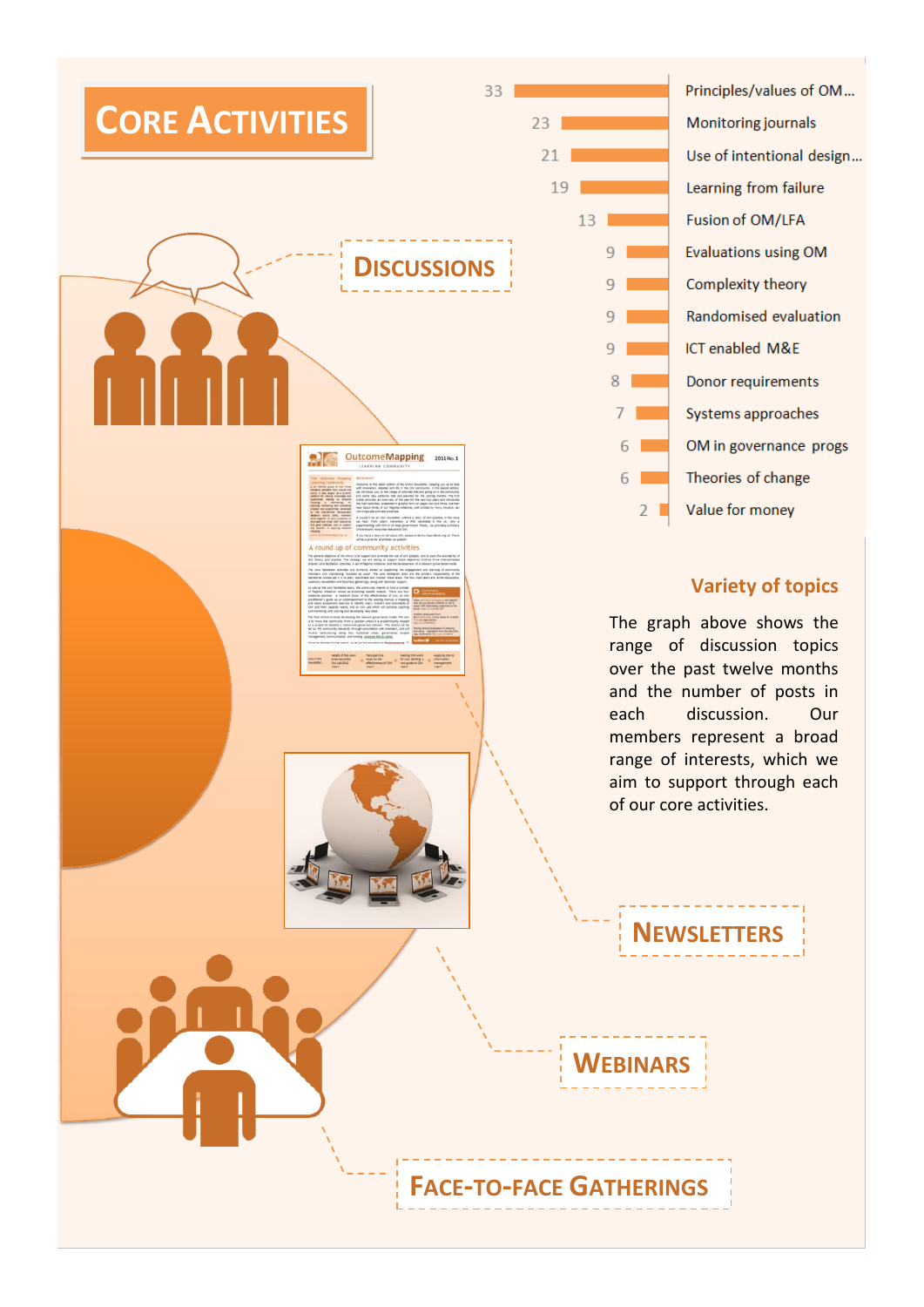## Outcome Mapping Lab 2012



### **By Terry Smutylo**

The OMLC is excited to be sponsoring the OM Lab 2012, a three and a half day learning event that will go beyond the basics of OM to tackle

some of the deeper questions about how to apply and adapt OM in different contexts for different purposes. The event will offer participants the opportunity to receive peer and expert coaching for their particular OM challenges, learning from experienced OM practitioners, sharing and documenting innovations and the chance to contribute to new ideas and tools that will advance both the theory and practice of OM.

We are especially pleased to be supporting this event because it fills a real need for support beyond the basic training that has become readily available in many parts of the world. The basic workshops are ideal for an overview of OM and a chance to learn the concepts, but they are often not enough to equip participants to overcome the challenges of adapting OM in real situations with the variety of opportunities and constraints we all work with. The OM Lab will provide support to practitioners and managers that complements and extends what is available from existing training events, the online forums, the resource library and other community initiatives.

One of the aims of the OM Lab is to expand and add value to the OM community, capturing the ideas, discussions and energy of those who participate and amplifying through development practitioner networks and the OMLC. The event promises to result in a range of outputs that will benefit the wider community, which will likely include publishable case studies featuring innovative applications of OM, challenges and successes with OM, new ideas about adapting OM to different contexts, as well as guidance on different aspects of OM applications. Since the OMLC is predominantly a virtual community, participation will not be limited to those in the room; you will also be able to follow the course of the event online through Twitter, blogs, dedicated email discussions, and live or recorded streaming of presentations.

The OM Lab will be ideal for you if:

- you've taken part in OM training previously and you now want to know more so you can apply it yourself;
- you're applying OM and would like more tailored support for the challenges you are facing;
- you've been using OM for a while and would value the opportunity to explore the recent innovations and experiences of others;
- you have an understanding of OM but your main experience lies in a similar or compatible approach and you are interested to learn more about OM;
- you are a trainer or consultant who incorporates OM, or elements of OM, and would like a deeper understanding of OM principles and practice;
- you have an understanding of OM and would like to learn more about the many different ways it is applied, particularly how it fits with other approaches; and
- you subscribe to the thinking unlying OM and would like to apply it with organizations committed to using other methods or frameworks.

The OM Lab will take place in February 2012 and will be formally launched in September 2011. Full details of the event and how to register will be published shortly. Any questions should be directed t[o omlab.2012@gmail.com.](mailto:omlab.2012@gmail.com)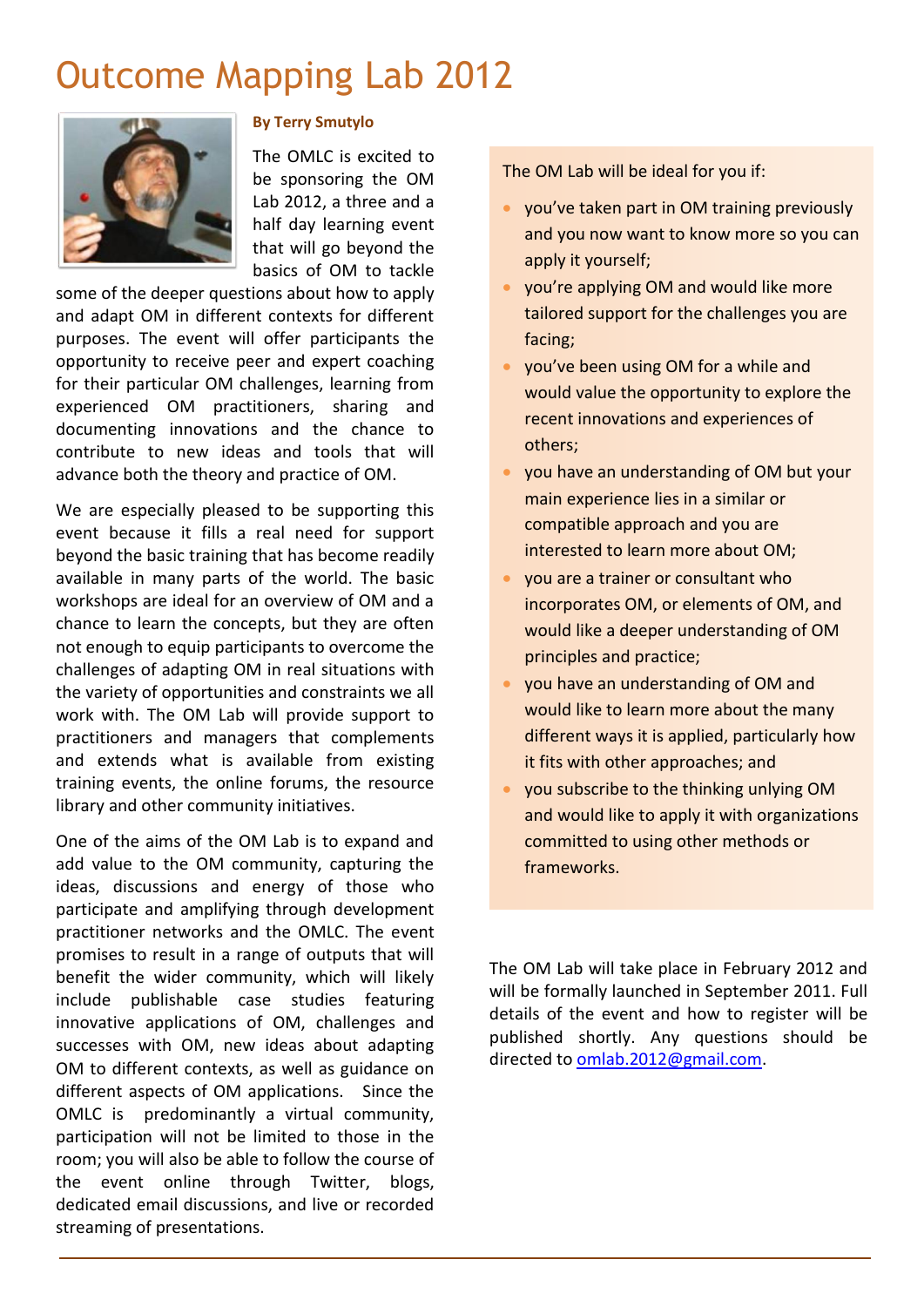## How effective is Outcome Mapping?



#### **By Jan Van Ongevalle**

Interest in Outcome Mapping is increasing all the time, if the consistent growth of the Outcome Mapping Learning Community is anything to go by. With this increased interest is coming more

demand for evidence of OM's effectiveness. Most of us who practice Outcome Mapping understand the benefits it brings to our work and can talk quite comfortably about how it helps us contribute to social change, but there has been little concerted effort so far to go beyond anecdotal accounts and study the effectiveness of OM in a more methodical way. A new study, commissioned by the OMLC, aims to fill this gap and generate evidence to inform decisions about where and how to apply OM.

#### **Why do we need this study?**



More and more organizations are looking at outcome mapping as a Planning, Monitoring and Evaluation (PME) approach that will help them to address a number of challenges: Firstly there is an increasing demand by donor agencies and policymakers to reveal the concrete results of the funds they have invested in development programmes. Similarly, beneficiaries increasingly expect those that

implement aid programmes to be held accountable for the results they set out to achieve. Furthermore, development organizations in the field are looking for more effective ways to handle complex programmes with unpredictable outcomes and a multitude of actors and factors that contribute to the results.

While there is a lot of anecdotal evidence about the advantages and disadvantages associated with outcome mapping there is still a lack of knowledge on the difference it is making towards better programming and enhanced outcomes. As a result, donors, managers and field staff continue to have many questions about the possible benefits that outcome mapping may bring to the programmes they support or implement.

Taking advantage of the growing critical mass of organizations and programmes implementing outcome mapping, we are now in a better position to study its effectiveness. Hence this research on OM effectiveness commissioned by the Outcome Mapping Learning Community.

#### **Which questions do we seek to answer?**

Studying the effectiveness of outcome mapping in itself is a complex process. Firstly, implementing outcome mapping is by its very nature a human and social activity that is given shape by the actors involved and by the context in which it takes place. The outcome mapping implementation process can easily change over time in one single programme and

will likely differ across different programmes. Secondly, 'effectiveness' can mean different things to different people and can be affected by many contextual factors and a multitude of actors who may be directly or indirectly involved in a programme.

We have formulated a number of hypotheses that will help us to explore outcome mapping implementation and its effectiveness within the context of specific cases. The hypotheses provide us with an analytic framework for drawing lessons across the different cases. The analytic framework draws from the work that was done in the PSO thematic learning programme on PME and complexity (PSO-HIVA, 2010-2012, see working paper 'Dealing with complex reality in PME' in resources on page 8).

*The study seeks to explore the following hypotheses*

- 1. Outcome mapping strengthens relationships and clarifies roles and expectations
- 2. Outcome mapping helps programme stakeholders to learn more collaboratively and continuously about the progress towards development objectives
- 3. Outcome mapping helps to satisfy downward and upward accountability needs
- 4. Outcome mapping helps to strengthen the adaptive internal capacity of the boundary partners and the organization that supports the boundary partners

#### **Research design**

Running on a shoestring budget, the study will invite interested organizations to participate in a facilitated self assessment process. These organizations will receive coaching support and reflection tools to help them explore the effectiveness of outcome mapping in their programmes. A web survey will also be sent out to the outcome mapping learning community to collect information about a wider sample of outcome mapping experiences. As research outputs we foresee to publish a cross case analysis research paper and a learning brief on outcome mapping effectiveness. A webinar on the outcomes of the research will also be organised.

If your organization would be interested to participate in this research or if you have any questions and comments please contact: jan.vanongevalle@hiva.kuleuven.be.

#### **How can you be involved?**

- **•** participate in the self assessment process
- contribute your evaluation data
- complete the survey
- join the advisory group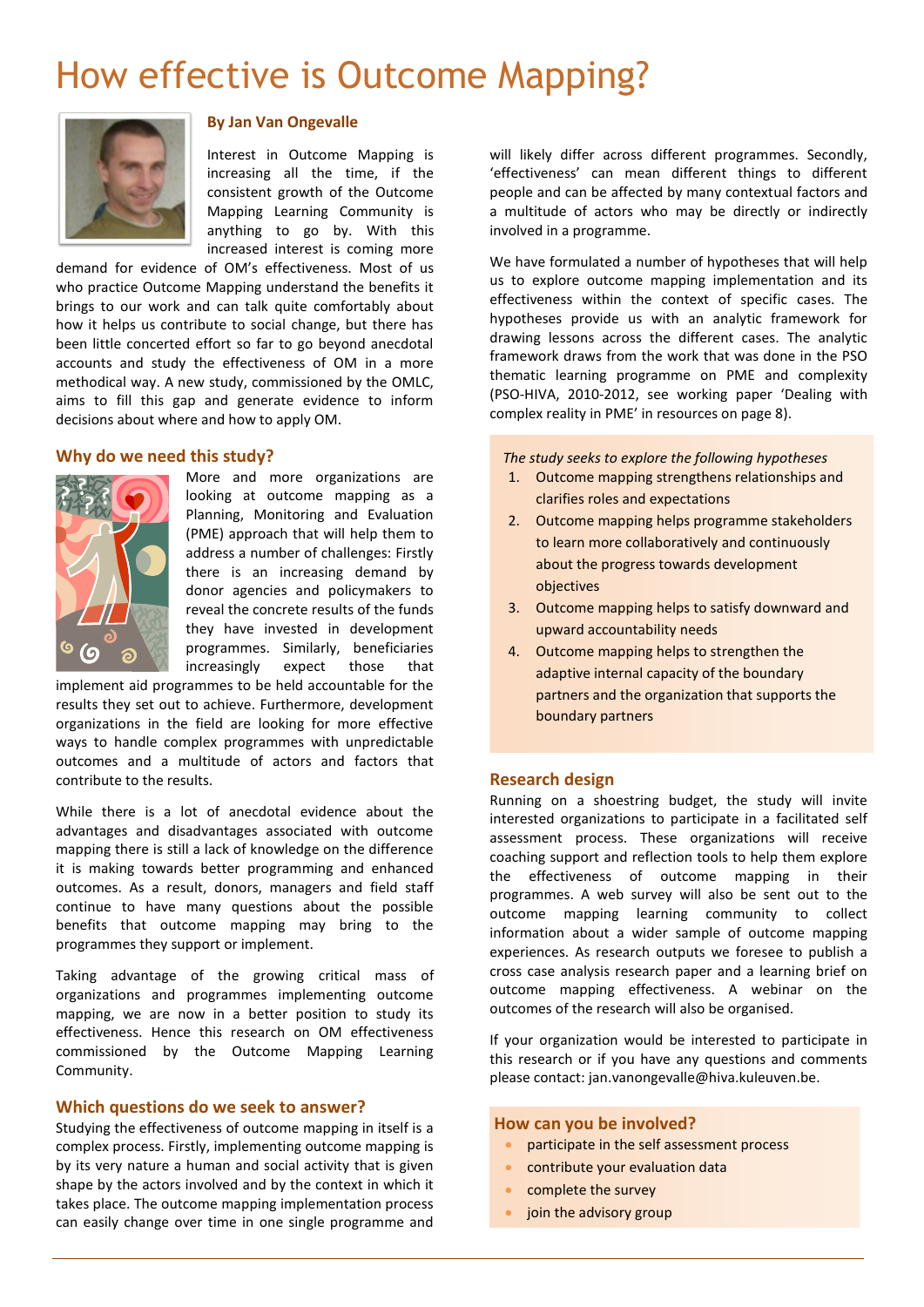### OM practitioner's guide: Making OM work for you



### **By Kaia Ambrose**

There have been a wide array of OM innovations and adaptations over the years, as different projects, programs and organisations

contextualize OM for their needs. There is also much broader experience of using OM for monitoring and evaluation, with many lessons around data collection and sensemaking.

While many of these experiences are shared through the community discussions and some as written documents posted in the community library, the OM stewards group intends to work with two experienced OM practitioners to facilitate the compilation of this information in order to create new material related to OM innovations and adaptations and develop it into a new OM publication. There will also be a chapter on exploring other contributing frameworks and methodologies to OM, as well as some reflection on when OM is not useful.

This publication will not replace the current OM manual but complement it. While the current OM manual provides a step-by-step outline of OM application, especially focused on the design stage, this complementary guide will incorporate new tools and experiences, and focus on practical examples. It will be designed and written for OM practitioners and facilitators who already have some familiarity with OM and who want to deepen their exploration in its use and innovation.



An initial idea of chapters / content (to be further developed, considering the views and needs of community members) includes:

- Lessons and practical guidance for integrating OM with other tools (for example, log-frame, Most Significant Change, network mapping, etc.).
- Considerations and direction for customising OM for use in a particular sector or intervention.
- Considerations and direction for using OM as a viable alternative to the prevailing and growing 'audit culture', to emphasize both accountability and learning around complex social transformation.
- Reflections and examples of using OM for monitoring and for evaluation.
- Key principles updated.
- **Case studies and practical exercises.**
- **•** Updated references / additional resources.

Over the next year, we will develop the outline for this guide and gather its content, interacting with the OMLC as we go to ensure the relevance and usefulness of this resource. The forthcoming 'OM Lab' will also complement and feed into the publication.

If you would like to become more closely involved with this initiative, please do not hesitate to contact Simon at [S.Hearn@odi.org.uk;](mailto:S.Hearn@odi.org.uk) we would like to ensure that we get fair and important Southern practitioner experience and input in particular, as well as broad feedback on a draft product. Otherwise, stay tuned, because we will definitely be contacting you!

[Photo credit: Book, by Florin Gorgan: http://www.flickr.com/photos/floringorgan]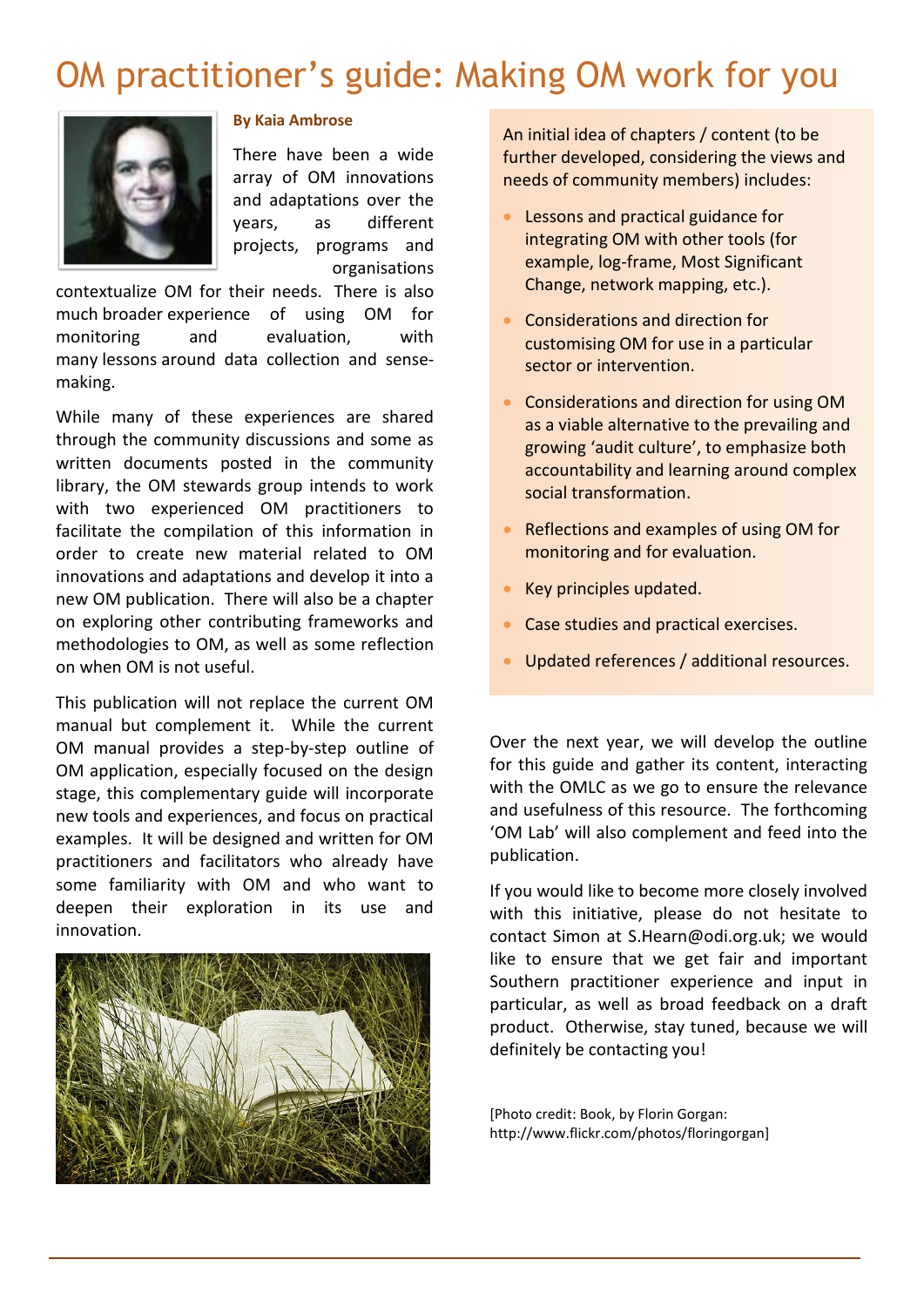## Understanding the outcomes of information management



#### **By Adam Steventon**

Loughborough University and Leicestershire County Council (LCC) in the UK are collaborating to develop an outcomes-based approach to monitoring the delivery of the information management (IM) function for partnering agencies, and are exploring the

use of OM for this.

The context of this study is the increased pressure of local governments across the country to measure and demonstrate their outcomes and better understand the nature of their impacts, which is punctuated by a recent government report outlining the need for better methods for measuring the outcomes of information management in local governments. Traditionally, success in this area has been measured through quantitative performance indicators: service delivery costs; percentage crimes rates and so forth. One of the main aims of this research is to move away from a quantitative mindset and adopt a results/outcomes orientated approach, concentrating on the things that should be important to public service providers, utilising IM capabilities and practices to do so. Outcomes' reporting is also becoming more important to funders and governments as the demand for accountability continues to rise. The challenge for the team is to develop a method that can dynamically measure the outcomes of IM and the impacts they might have on wider entities.

In an orientation study, interviews with twenty senior managers in LCC highlighted the important IM issues linking to corporate outcomes, for example, through maintaining high quality, trusted, and governed information and knowledge resources, LCC's outcomes can be achieved. IM is beginning to move to the forefront of employees minds as shown in the interview analysis, where 85% of senior managers considered IM to be "critical" in the achievement of organisational outcomes. The task now is to take this shared understanding of required changes and create a PM&E approach that can measure and demonstrate outcomes.

Literature from the development sector has been critical in building a case for the development of an outcomes based approach. In particular, Outcome Mapping stands out as a tool with a lot of untapped potential in this context and has been selected as one of the methods to trial. OM will be piloted in a very low level IM based project within a borough council of Leicestershire, and evidence will be gathered to judge its application in a number of complex cultural environments (UK, local government, information management) before introducing it into the mainstream.

The project chosen for the pilot is the Melton Borough Council Co-location project, a transformative piece of work that is aimed at creating a co-located environment, where partner organisations feel confident and able in collaborating with each other for the benefit of public service delivery and in the interest of efficiency savings. There is a shared vision for improving the lives of vulnerable families/individuals within the Melton area.

The danger of the co-location project is that focus was placed on the logistics of co-locating, i.e. the move-in date, seating plans and so forth, not on what we were REALLY trying to achieve through this co-location: changing working practices and strengthened relationships.

The value that OM brings to this project is the ability to demonstrate the contribution of information management efforts on employees, agencies, service users and savings in service delivery as well as help identify the necessary organisation specific changes that need to take place within a collocated environment if the vision for improved service user outcomes is to be achieved. If this pilot is successful then the investment in time and energy will be justified through its demonstration of the added value of the information management function. Furthermore, if proven, OM will provide a transferable/re-scalable tool for the organisation and indeed the public sector more widely. Criteria for success will mainly involve the indication of progress markers but will include changes in attitudes, understanding and behaviour around the use of information within local government.

The main progress so far has been the articulation of a vision for this project (see box). The next steps will involve a workshop, with representatives from all boundary partners, to develop outcome challenges and progress markers. Following the workshop, strategies and organisational practices will be devised, within the strategic planning group, along with an adaptation of the monitoring journals, which will be context specific and built in to local government procedures.